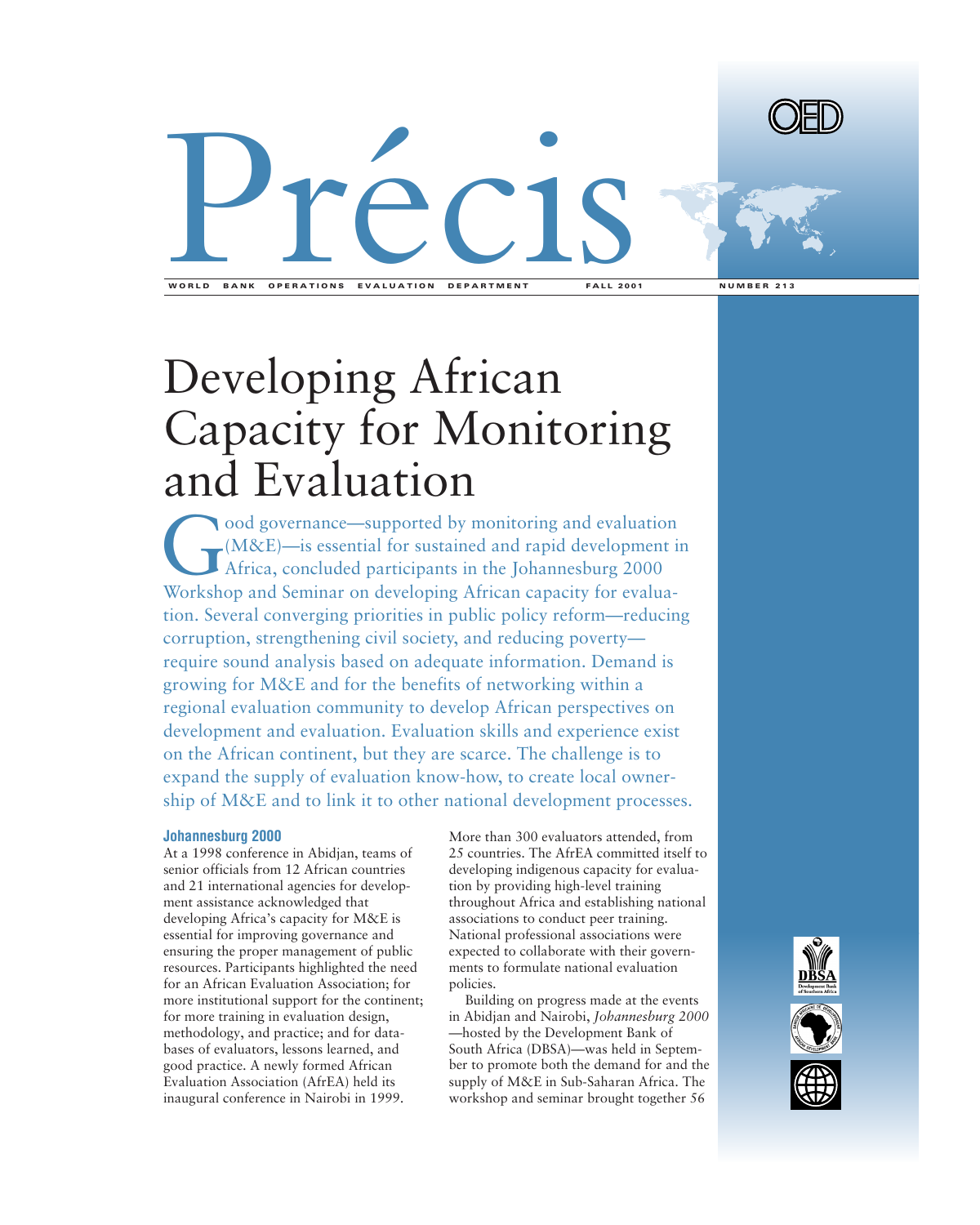participants from 11 countries (Cameroon, Ghana, Kenya, Mozambique, Niger, Rwanda, Senegal, South Africa, Tanzania, Uganda, and Zambia) and 32 participants from multilateral and bilateral donor agencies. This Précis synthesizes insights gained from the Johannesburg Workshop and Seminar, which were organized collectively by the evaluation departments of the Development Bank of Southern Africa, the African Development Bank, and the World Bank. Support was also provided by the Norwegian Ministry of Foreign Affairs and the Swiss Agency for Development and Cooperation.

## **Strengthening Governance and Economic Reform**

Over the past few years, with rapid changes in Africa's political landscape, stronger governance has risen from relative neglect to the top of Africa's development policy agenda. After years marked by authoritarian regimes and frequent political and economic disasters, since the early 1990s many countries have held multiparty elections, with high voter turnouts. Although sustained progress has been recorded in some countries, the record is uneven, and a number of countries are experiencing a veritable crisis in governance.

Weaknesses in governance are increasingly recognized as limiting the benefits from economic reform. A first group of countries, in which economic reform is more advanced, are more liberal, but more extensive reforms are needed to provide a strong institutional base for market-driven growth and to ensure that citizens can participate in the development that affects them. A second group of countries has been slower to adopt and sustain "good" policies for reasons that essentially reflect weaknesses in governance. And in a third group, which faces the breakdown of the state itself, governance issues loom large in the struggle for development.

M&E can support sound governance in several ways. First, the information produced can be used in government decisionmaking and in setting priorities, especially in the budget process. Second, it can help managers by providing information (particularly about costs and benefits) useful for planning or by monitoring the performance of ongoing activities. M&E can also be used to assess the performance of organizations and institutional reform. Third, by providing valuable information about the quality, efficiency, and effectiveness of government activities, it can help hold managers accountable to their administrative superiors, and governments to parliament, citizens, the private sector, and donors. While M&E can support relationships in accountability within the government—between sector ministries and the minister of finance, for example, and between officials and the elected government—it can also permit public servants and politicians alike to participate in continuous learning.

#### **Comprehensive Development**

The Comprehensive Development Framework is a means of achieving greater effectiveness in reducing poverty. It is

based on the principles of a long-term, holistic vision of needs and solutions; ownership by the country; country-led partnership among internal and external partners; and a focus on development results. Development is viewed as empowering people to take charge of their lives, while poverty is seen as depriving people of the rights needed to lead the kind of life they want.

The Highly Indebted Poor Countries (HIPC) initiative covers about 41 countries, 33 in Sub-Saharan Africa. To qualify for debt relief under the HIPC initiative, a country's government must prepare a comprehensive poverty reduction strategy paper (PRSP). In accordance with the principles of comprehensive development, the strategy must be country-driven, with broad participation by representatives of civil society, key donors, and regional development banks. Progress on international development goals must be monitored with measurable indicators.

Both the Comprehensive Development Framework and the poverty reduction strategy papers emphasize measurable results and civil society's role in assessing government performance.

#### **Poverty-Focused Evaluations**

Evaluators must address two basic questions: What are the right things to evaluate? And what is the right way to evaluate them? The very definition of development is based on a judgment about what development should be and about what dimensions or qualities of life are worth promoting. Development evaluation concerned with the consequences of public action should focus on outcomes in terms of the standard of living (outcomes in areas such as health, education, and income, especially for the deprived) and the social arrangements that bring about the desired outcomes.

Evaluation must pay attention to the socioeconomic incentives that motivate people and the governance structure that constrains their activities. Evaluation should also address an activity's relevance, extent of ownership by the country, and long-term outcomes—key tenets of comprehensive development. Finally, M&E should be an integral part of development. The lessons learned should affect the course of development and representatives of civil society should participate in M&E to ensure that the value judgments embedded in the process are relevant to the needs of the country's people.

## **Developing National Capacity**

Developing national capacity for M&E requires building both supply (the skills, tools, technologies, and institutional framework for evaluation) and demand (awareness of the need for M&E and understanding of its purpose and uses). One size does not fit all—national M&E systems must be tailored to local conditions. Performance indicators, for example, must suit a country's norms and values, not be taken off the shelf from international donor agencies and used "as is." At the same time, countries can learn from each other, and emerging priorities across the African conti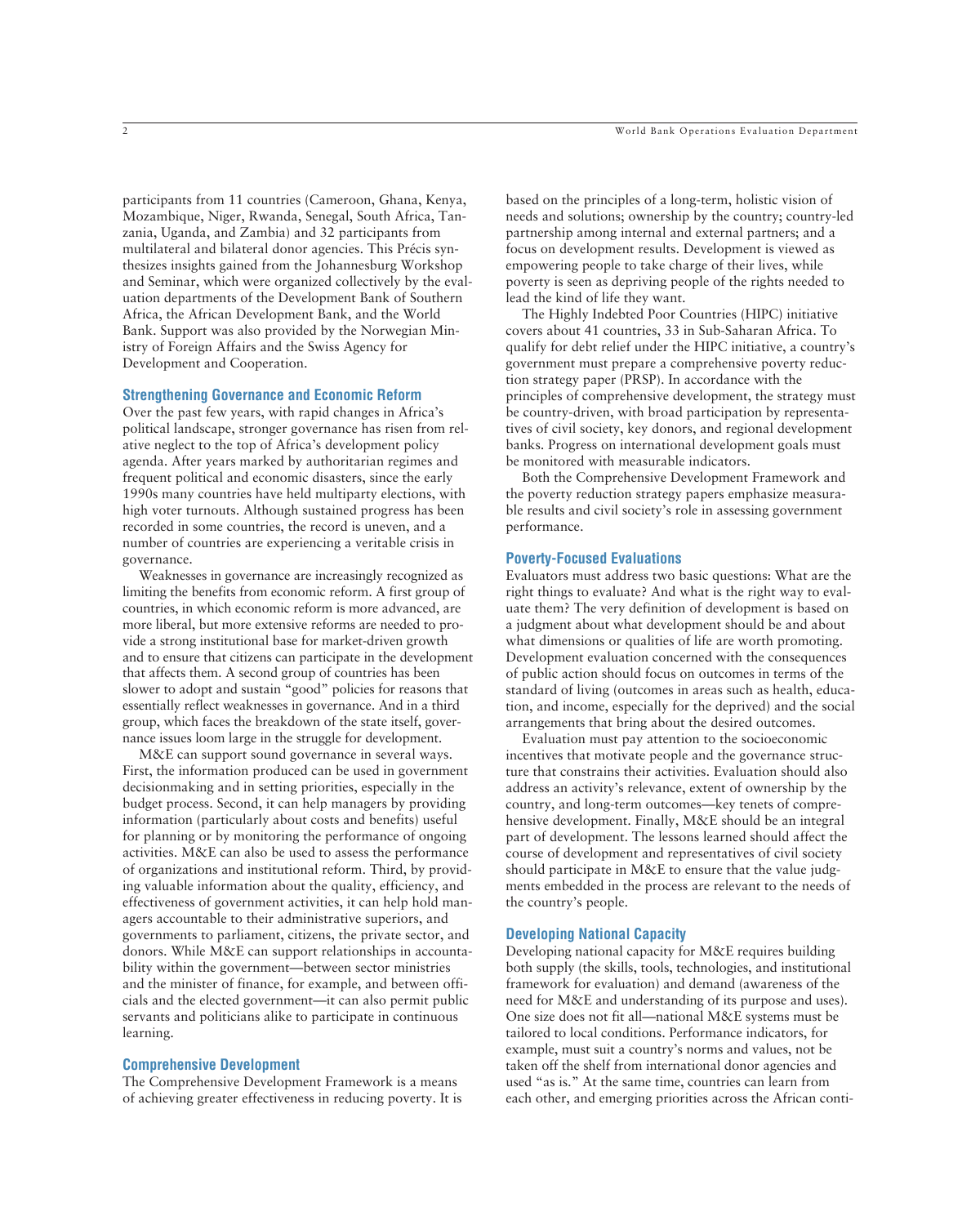nent are likely to play a strong role in the expectations of and the expectations placed on—any country in the region.

Rather than overdo technical methods and techniques, national M&E teams must first develop strategies suited to their particular country context. Surrounding the discussion of M&E with too much technical language creates barriers to its popularization and institutionalization in a country. Efforts must be made to promote greater understanding of the potential role for official M&E, and of civil society's participation in it.

There is a growing appreciation of the range of M&E tools now available. Some are less demanding than others in skills, data requirements, and costs, and there is usually a tradeoff between the cost and depth of understanding provided by each tool. The list of available M&E tools and techniques includes performance indicators (monitoring), logframe analysis, cost-benefit analysis, cost-effectiveness analysis, impact (program) evaluation, process evaluation, financial audits, performance audits, service delivery (beneficiary) surveys, expenditure-tracking surveys, sector reviews, and rapid reviews.

Availability of skilled staffing is a major constraint. Civil services in Africa usually cannot compete on local or global markets for skilled evaluators, and there is an undersupply of such individuals in Africa. With this in mind, workshop participants met in national groups to formulate possible national action plans to develop capacity for M&E. Action plans tended to highlight common themes:

- The need for training
- The need for common M&E standards
- The distribution of responsibilities among agencies and associations
- The power of networking among societies and associations
- The importance of using existing capacity and linking M&E activities to current national strategies, including those for public sector reform.

### **Support from Donor Agencies**

Representatives from AfDB, AusAID, DBSA, IDRC, the Netherlands, Norway, USAID, UNICEF-ESARO, and the World Bank committed themselves to helping:

- Strengthen national evaluation associations and networks.
- Address training gaps in monitoring and evaluation with scholarships, fellowships, and other capacity-building programs (using local consultants wherever possible).
- Develop databases of local consultants.
- Emphasize learning-oriented evaluation.

The Comprehensive Development Framework, together with international strategies to reduce poverty and help highly indebted poor countries, provides the opportunity for fostering successful M&E in Africa.

Preliminary thoughts on an International Development Evaluation Association (IDEAS) were presented at the meeting. It was suggested that IDEAS be formed as an association devoted to strengthening M&E capacity in developing countries, and that it exchange knowledge and build networks and alliances. This could be done through scholarships, internships, exchange programs, a biennial conference, and regional meetings.

## **A Pan-African Network**

Top priority was given to strengthening national evaluation capacity, but there was general support for the African Evaluation Association—independent of, but sensitive to, governments, nongovernmental organizations, and donors. It provides a forum for the exchange of ideas, information, best practices, and lessons learned; supports the development of new evaluation networks and provides a link between new and established evaluation networks within Africa; supports capacity building efforts and helps to deepen understanding of evaluation issues; and has the potential to channel human and financial resources to the right places, when possible. The African Evaluation Association is also reviewing good-practice evaluation standards with an eye to adapting them to the African environment.

### **Reflections after Johannesburg**

The Johannesburg Workshop and Seminar provided the opportunity to strengthen Sub-Saharan Africa's evaluation community and to sharpen its focus on M&E. Among the lessons learned:

- A number of themes and priorities in public policy reform emphasize good governance and public sector reform. These include fighting corruption, strengthening the role of civil society, and developing well-planned poverty reduction strategies with an emphasis on results.
- Monitoring and evaluation can help countries south of the Sahara meet the many and varied development challenges they face: there are clear links between M&E, good governance, and sound development.
- Donors and governments increasingly appreciate the need for sound analysis based on adequate information, fueling a growing demand for M&E.
- Meetings such as Johannesburg 2000 allow cross-country team-building and networking; provide a chance to exchange experiences, insights, and information; and allow participants to explore opportunities for collaborative work. A Pan-African network of experts in M&E will help systematize knowledge, establish standards and best practices, and stimulate growth in national M&E. Such a network needs to be constantly nurtured through regular contacts, communication, and collaboration within and across borders.
- Evaluation skills and experience are available on the African continent. The challenge is to strengthen local ownership of M&E and to link it to other national development processes.